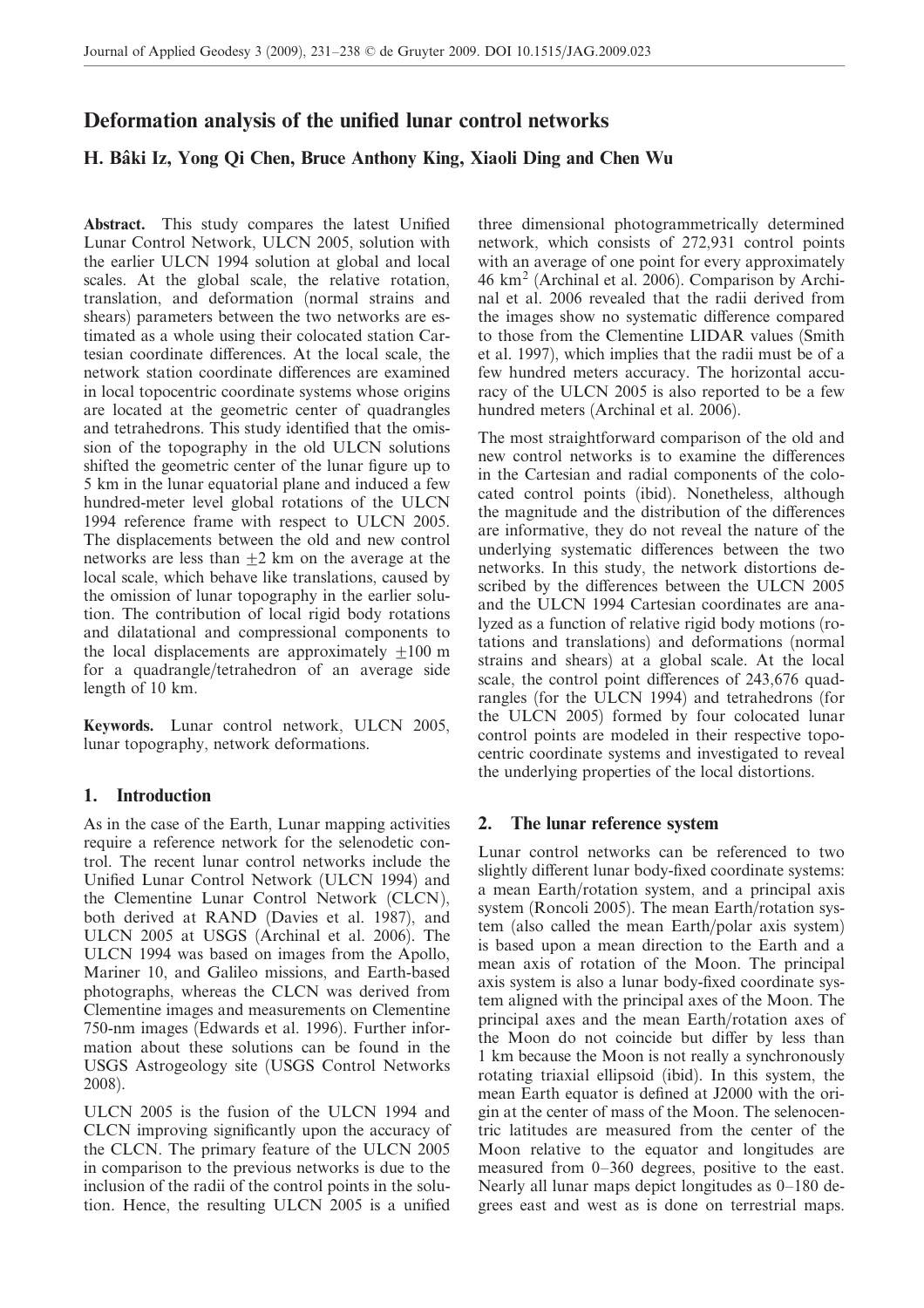The fusion of CLCN and ULCN 1994 data and the use of Clementine a priori spacecraft position data in the mean Earth/polar axis system suggests that ULCN 2005 is referenced to the same mean Earth/ polar axis system as reported in Davies et al. 1994, (Archinal et al. 2006). Nonetheless, as it will be shown in the following sections, that this is not the case for the old ULCN 1994 solution. Evidently, the omission of the topography in the ULCN 1994 solution had an impact on the origin and orientation of its reference frame as realized by the network station coordinates.

## 3. Methodology: deformations of a polyhedron

In order to investigate the network distortions, i.e. the differences between the Cartesian coordinates of the new ULCN 2005 solution with the earlier ULCN 1994 solution, the classical tools of deformation analyses are deployed. First, the relative rotation, translation and deformation (normal strains and shears) parameters between the two networks whose control points are the vertices of a polyhedron are considered. At the local scale, the network differences of quadrangles/tetrahedrons are modeled and investigated to reveal the underlying properties of the control points coordinate differences as local deformations in their topocentric coordinate systems.

The following formulations are used for both global and local analysis. The underlying mathematical foundations of the analysis, namely the theory of deformations, are exhaustively discussed by Novozhilov (1961). An operational summary of its use in geodesy is given by Grafarend (1982). Studies by Schön (2007) and Cai et al. (2008) are some of the most recent examples of its applications in deformation analysis of geodetic control networks in time domain.

Consider the Cartesian displacement components,  $u$ ,  $v, w$  of a point subject to deformation, which are defined in terms of its Cartesian position X, Y, Z before the deformation, and  $x$ ,  $y$ ,  $z$  after the deformation as

$$
u := X - x,
$$
  
\n
$$
v := Y - y,
$$
  
\n
$$
w := Z - z.
$$
\n(1)

The displacement components expanded into Taylor series (neglecting second and higher order terms) are given by

$$
u = u_0 + u_x x + u_y y + u_z z,
$$
  
\n
$$
v = v_0 + v_x x + v_y y + v_z z,
$$
  
\n
$$
w = w_0 + w_x x + w_y y + w_z z.
$$
\n(2)

By definition

$$
e_{xx} := u_x := \frac{\partial u}{\partial x}, \quad u_y := \frac{\partial u}{\partial y}, \quad u_z := \frac{\partial u}{\partial z}
$$
  

$$
v_x := \frac{\partial v}{\partial x}, \quad e_{yy} := v_y := \frac{\partial v}{\partial y}, \quad v_z := \frac{\partial v}{\partial z}
$$
  

$$
w_x := \frac{\partial w}{\partial x}, \quad w_y := \frac{\partial w}{\partial y}, \quad e_{zz} := w_z := \frac{\partial w}{\partial z}
$$
  
(3)

from which complete set of strain tensor elements are obtained as

$$
e_{xy} = \frac{1}{2} (u_y + v_x), \quad e_{xz} = \frac{1}{2} (u_z + w_x),
$$

$$
e_{yz} = \frac{1}{2} (v_z + w_y),
$$

$$
\omega_{xy} = \frac{1}{2} (u_y - v_x), \quad \omega_{xz} = \frac{1}{2} (u_z - w_x),
$$

$$
\omega_{yz} = \frac{1}{2} (v_z - w_y).
$$
(4)

These expressions can be combined as follows:

$$
u = u_0 + u_x x + \frac{1}{2} (u_y + v_x) y + \frac{1}{2} (u_y - v_x) y
$$
  
+  $\frac{1}{2} (u_z + w_x) z + \frac{1}{2} (u_z - w_x) z$ ,  

$$
v = v_0 + \frac{1}{2} (v_x + u_y) x + \frac{1}{2} (v_x - u_y) x + v_y z
$$
  
+  $\frac{1}{2} (v_z + w_y) z + \frac{1}{2} (v_z - w_y) z$ ,  

$$
w = w_0 + \frac{1}{2} (w_x + u_z) x + \frac{1}{2} (w_x - u_z) x
$$
  
+  $\frac{1}{2} (w_y + v_z) y + \frac{1}{2} (w_y - v_z) y + w_z z$ ,

or equivalently

where

$$
\mathbf{A} := \begin{bmatrix} 1 & 0 & 0 & y & z & 0 & x & 0 & 0 & y & z & 0 \\ 0 & 1 & 0 & -x & 0 & z & 0 & y & 0 & x & 0 & z \\ 0 & 0 & 1 & 0 & -x & -y & 0 & 0 & z & 0 & x & y \end{bmatrix},
$$
  

$$
\mathbf{p}^{\mathbf{T}} := [u_0 \ v_0 \ w_0 \ \omega_{xz} \ \omega_{yz} \ \omega_{zy} \ e_{xx} \ e_{yy} \ e_{zz} \ e_{xy} \ e_{xz} \ e_{yz}]^T,
$$
 (7)

 $\mathbf{u} = \mathbf{A} \cdot \mathbf{p}$ 

 $(6)$ 

$$
\mathbf{u}^{\mathrm{T}} := \begin{bmatrix} u & v & w \end{bmatrix}^T.
$$

In equation (7),  $u_0$ ,  $v_0$ ,  $w_0$  are the shift parameters of between the undeformed and deformed state of a polyhedron,  $\omega_x$ ,  $\omega_y$ ,  $\omega_z$  are the rotations, and  $e_{xx}$ ,  $e_{yy}$ ,  $e_{zz}$  and  $e_{xy}$ ,  $e_{xz}$ ,  $e_{yz}$  are the linear strain parameters (compression or dilatation and shear respectively) for small deformations with respect to unity. All the parameters can be calculated uniquely if the displacements of four points (vertices of a tetrahedron) are known. In this analysis, the coordinates of each point that appear in the coefficient matrix in equation (7) are referenced to the geometric center of a tetrahedron and are evaluated at nominal coordinate values of a Taylor expansion.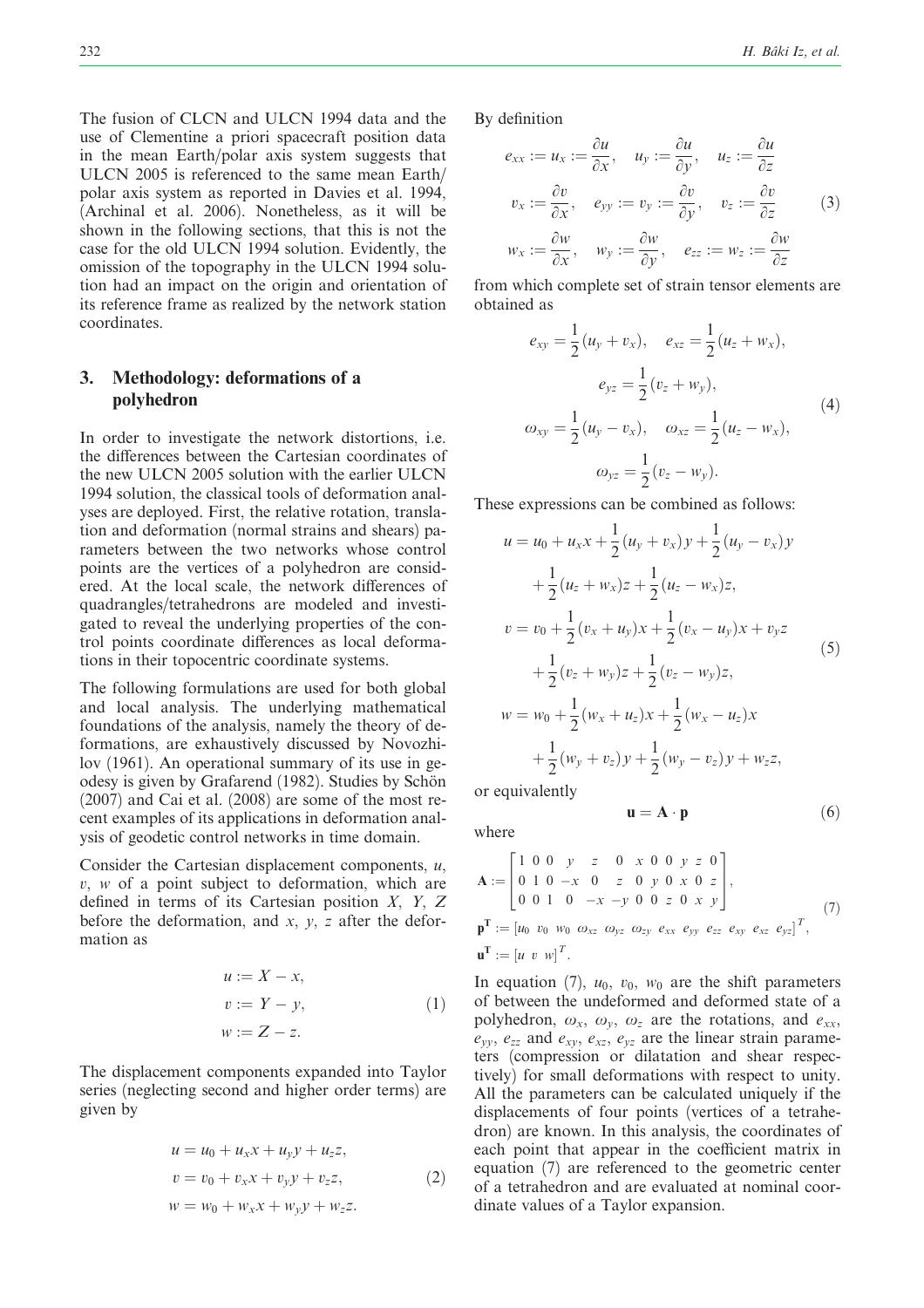The above relationships, when expressed in terms of the linear strain parameters of the deformations (hence their geometric interpretations), are valid only for small deformations with reference to unity for the deformation parameters, not with reference to the small magnitude of the displacements. Otherwise, the geometric meaning of the strains is only a crude approximation in describing the deformations.

#### 4. Global network distortions

The 12 global distortion parameters between the two networks are estimated using equation (7) as a mathematical model with 272,931 colocated network station Cartesian coordinate differences in a least squares sense. Table 1 lists the estimated translation parameters in meters. The rotation angles are similarly expressed as distances in meters along the lunar equator. The deformation parameters refer to changes in meters against a lunar sphere of radius 1737 km. The values within the parentheses are the standard deviations of the estimates calculated using a diagonal variance-covariance matrix where the standard deviations of the Cartesian coordinate components are assumed to be 200 m. The a posteriori variance of unit weight is not applied in calculating the standard deviations of the estimates because the lunar topography, which is non-stochastic, is intrinsically projected onto all the coordinate components. All the estimated parameters, except the translation in the z direction, are statistically significant at 5 and 1 percent significance levels. The ULCN 1994 data is already included in the ULCN 2005 solution, and

Table 1: Translation components are in meters. The rotation angles are expressed as distances in meters on the lunar equator and the deformations parameters refer to the changes in the spherical radius of the lunar figure in meters. The values in parentheses are the standard deviations of the estimates calculated using an a priori standard deviation of 200 m for the Cartesian coordinate components.

| Translation     | Rotation                             | Scale                    | Shear                    |  |
|-----------------|--------------------------------------|--------------------------|--------------------------|--|
| $u_0, v_0, w_0$ | $\omega_x$ , $\omega_y$ , $\omega_z$ | $e_{xx}, e_{yy}, e_{zz}$ | $e_{xy}, e_{xz}, e_{yz}$ |  |
| $-5232(666)$    | 241(1)                               | 1809(1)                  | 968(1)                   |  |
| $-2199(666)$    | 187(1)                               | 1129(1)                  | $-1720(1)$               |  |
| 31 (666)        | 698(1)                               | $-1463(1)$               | $-36(1)$                 |  |

the ULCN 2005 solution is not constrained to the lunar laser ranging stations (Archinal, private communications, 2008). Hence, the translation components in the  $x$  and  $y$  directions (corresponding to an origin shift in the xy plane) are caused largely by the omission of the topography in the old ULCN 1994 solution. Moreover, because the lunar figure deviates from a sphere (Table 2), the omission of the spheroidal excesses contributed to translations as well as deformations in the old ULCN 1994 solution, though the latter ones are less pronounced in magnitude. For instance, the signs and the magnitudes of the spheroidal axes a, b and c of the best fitting triaxial lunar figure parameters for ULCN 2005 solution (Table 2) suggest that the dilatations in the x and y directions and compression in the z direction are due to the 1736.7 km lunar spherical radius used in the ULCN 1994 solution. These results are in agreement with the estimated dilatation and compression parameters given in Table 1.

On one hand, the standard deviation of all the estimated parameters, except the translation components are extremely small (close to 1 meter when rounded). This is partly due to the large amount of data, but mostly because the new and old data sets are the same in both solutions but differ only by the solution methodology of ULCN 2005 that also account for the radial component. On the other hand, the standard deviations of the translation parameters are relatively large because the radial distances indicate a lunar figure that deviates from a sphere and contain topographic irregularities.

## 5. Local network distortions

At the local scale, the control networks are scrutinized in topocentric coordinate systems defined on the lunar sphere (Appendix) at the geometric center of each of the four ULCN 1994 and ULCN 2005 control points. Since the ULCN 1994 is defined only by the latitudes and longitudes of the control points and a fixed radial component (i.e. on the lunar sphere), the four control points are locally defined quadrangles with a plane approximation, whereas the same control points in the ULCN 2005 solutions form tetrahedrons because of the presence of topography in the unconstrained radial coordinates.

Table 2: Geometrically best fitting lunar figure parameters based on ULCN2005 solution data (Iz 2009). The units are in meters. The values within parentheses are the standard errors of the estimated parameters. The first values of each lunar figure belong to the non-selenocentric best fitting lunar figure solutions. N/A: Not applicable.

| Figure     | a            | <sub>b</sub> | c           | $X_{C}$   | Уc        | $Z_{\rm C}$ | <b>RMS</b> |
|------------|--------------|--------------|-------------|-----------|-----------|-------------|------------|
| Triaxial   | 1737899 (9)  | 1737570 (9)  | 1735742 (7) | $-658(6)$ | $-681(6)$ | 133 (5)     | 1754       |
| Ellipsoid  | 1737811 (10) | 1737595 (10) | 1735710 (8) |           |           |             | 2018       |
| Rotational | 1737737 (5)  | N/A          | 1735741 (7) | $-653(6)$ | $-682(6)$ | 133(5)      | 1756       |
| Ellipsoid  | 1737705 (6)  | $\rm N/A$    | 1736710 (8) |           |           |             | 2018       |
| Sphere     | 1736965 (6)  | N/A          | N/A         | $-645(6)$ | $-696(7)$ | 142(6)      | 1868       |
|            | 1736934 (4)  | N/A          | N/A         |           |           |             | 2117       |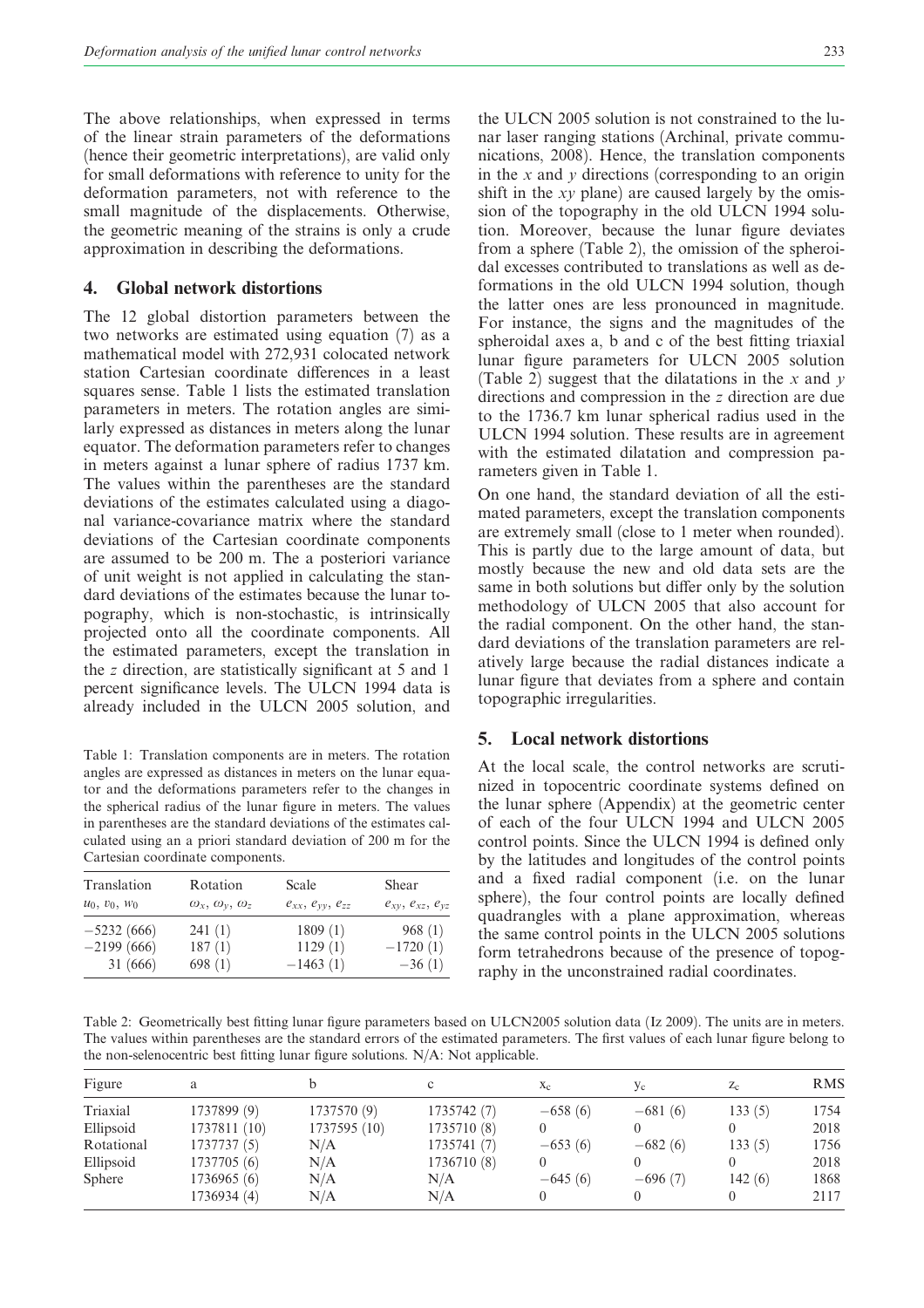

Figure 1: Distortion of quadrangles into tetrahedrons (or vice versa).

For the analysis, the quadrangles are established first by constructing over half a million Delaunay triangles using the 2D coordinates of a plate carrée projection of the ULCN 1994 control points, which are then combined with neighboring Delaunay triangles to form 271,530 quadrangles. The quadrangles' control points (vertices) in the ULCN 2005 form the corresponding 3D tetrahedrons (Figure 1). The curvilinear coordinates of the network control points are then converted into Cartesian coordinates. Subsequently, the local Cartesian coordinates of each quadrangle and tetrahedron vertices are calculated in their topocentric coordinate systems whose origins are defined by the average Cartesian components of each of the quadrangle's and tetrahedron's vertices using the relationships given in the appendix.

Although the exact solution for the rigid body motion and strain parameters are theoretically conceivable given the colocated Cartesian coordinates of the four control points in both ULCNs, there are numerical problems in inverting the coefficient matrix that appears in equation (7). The distribution of the control points is irregular, which causes near linear dependency between the rotation and shear parameter coefficients if some of the coordinate components are close to zero. For instance, if the  $x$  component of a control point is close to zero then the  $4<sup>th</sup>$  and the  $10<sup>th</sup>$  columns of the coefficient matrix are colinear, hence a numerically stable solution is not possible (there are additional scenarios that may lead to harmful colinearity). Separate solutions with and without the shear parameters showed that only less than 20% of the local deformations are subject to shear, whereas over 90 percent of quadrangles  $(243.676)$  are affected by rotations together with dilatation and compression, and rigid body translation parameters. Therefore, the following results are obtained in the absence of shears (i.e. using only 9 parameters) in a least squares sense with 3 degrees of freedom for each quadrangle and tetrahedron pair (a set of unique 3D Delaunay triangle solutions are also obtained using the same formulations with similar results). Note that it is possible to form more regular figures by selectively choosing control points for the analysis, but this approach will not only eliminate significant number of control points being examined but also the local distortional properties of the solutions will be smoothed out by using more control points distributed over larger areas.

The histograms and scatter plots in Figure 2 show that local rigid body motions, as translations are significant. Eighty percent of the changes in the radial component are concentrated within the interval  $\pm$ 2 km and exhibit a normal distribution. This number is also in agreement with the RMS misclosures of about 1.7–2 km in the best fitting lunar figures computations (Table 2). The translations in northerly and easterly directions are also pronounced but not random. The magnitudes of the northerly components are at maximum on the limb of the lunar figure whereas the easterly translations are more pronounced on the far side of the moon.

In comparison, the contributions of all the rotation, dilatation and compression parameters that act like scale changes along the axes of the topocentric coordinate system, to the local displacements are markedly smaller (Figure 3 and Figure 4). They are within the  $\pm 100$  m range for a quadrangle/tetrahedron of an average side length of 10 km. Because the lunar topography does not vary significantly over areas of this size, the differences are more or less independent of the topography and therefore more representative of the effect of processing the data for the two network solutions.

### 6. Conclusion

This study identified and quantified that the omission of topography in the old ULCN solutions shifted the geometric center of the lunar figure up to 5 km in the lunar equatorial plane and induced a few hundredmeter level global rotations of the ULCN 1994 reference frame with respect to ULCN 2005 (Table 1).

Significant displacements between the old and new control networks are due to the omission of lunar topography in the earlier solution, which is, as expected, the dominant contributor in vertical displacements. Nonetheless, there are also significant horizontal translations of the control points of about  $+2$  km (Figure 3). The contribution of rigid body rotations and local dilatational and compressional components to the local displacements are approximately  $\pm 100$  m for a quadrangle/tetrahedron of an average side length of 10 km (Figure 3 and 4), which are much less influenced by the omission of the topography in the ULCN 1994 solution. They are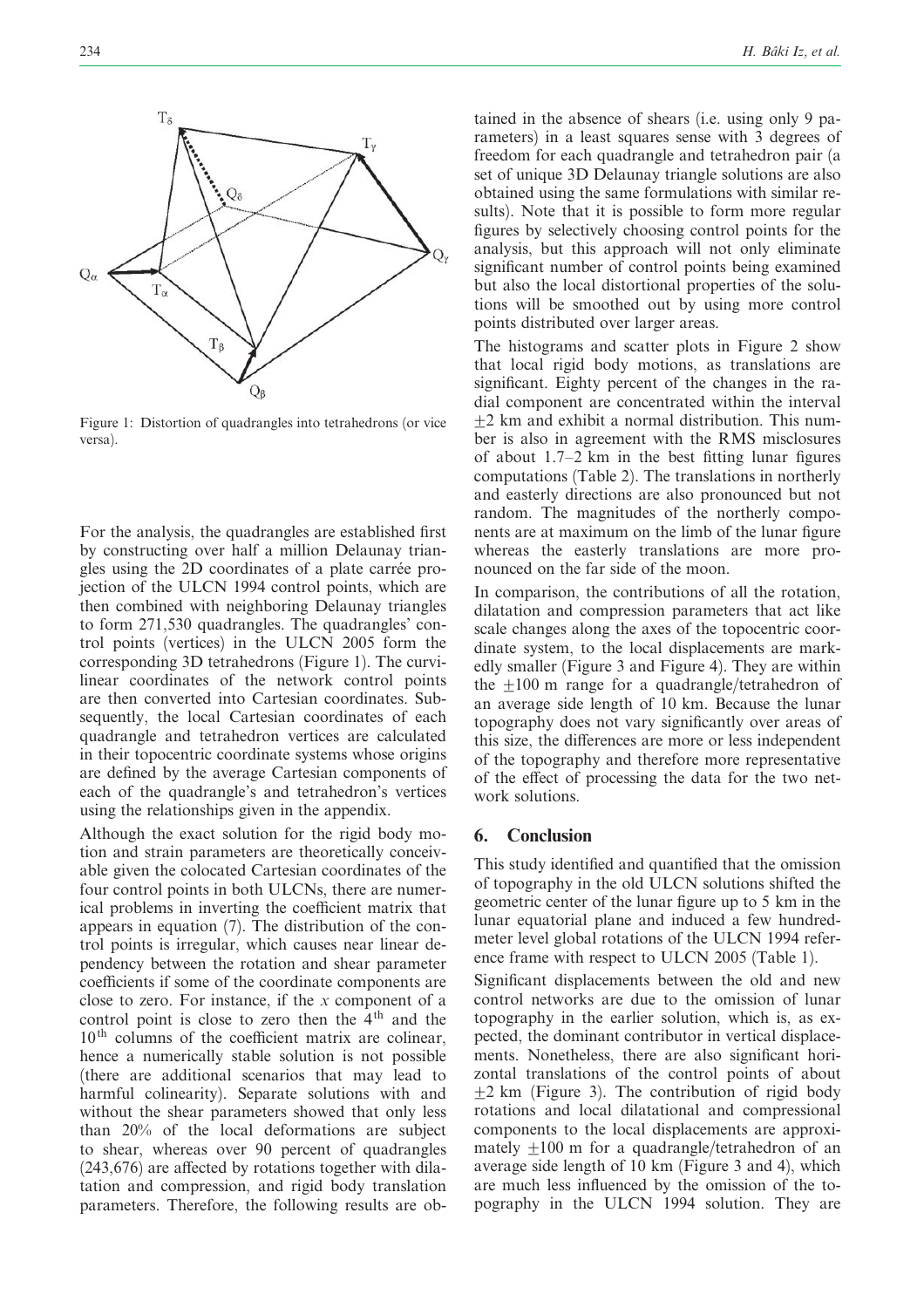

Figure 2: Distribution of the translation components as a function of the longitude of their topocentric coordinate systems' origins and their frequencies.

more representative of the processing differences between the control networks.

By the end of this year, satellite laser-altimetry measurements, which were recently carried out during the Chinese Chang'E 1 and the Japanese SELENE missions will be released to the scientific community. Moreover, recently launched lunar reconnaissance orbiter's (LRO) laser-altimeter (LOLA) will also provide abundant information about the lunar topography. The data from all the new missions are denser and more accurate than the ULCN 2005 data. The methods presented in this study also suit well analyzing their relative distortions.

# 7. Appendix: transformation from selenocentric to topocentric coordinate system

The selenocentric Cartesian coordinates of a station P (Figure 5) on or above the lunar sphere of radius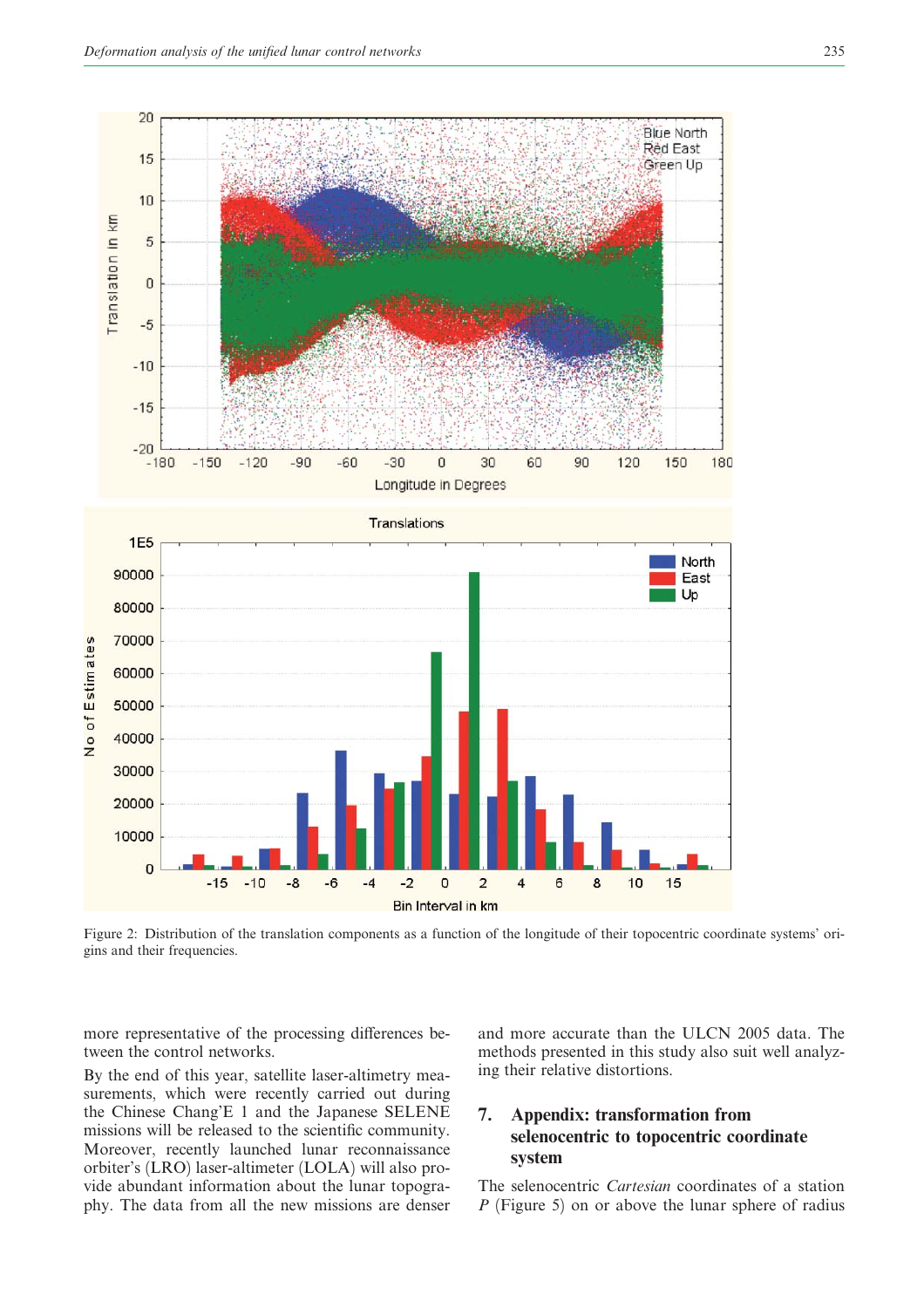



Figure 3: Distribution of the relative rotations between the quadrangles and the tetrahedrons about the North, East and Up axes as a function of the longitude of their topocentric coordinate systems' origins and their frequencies. The rotation angles are expressed in km for figures of an average side length 10 km.

R are given by

$$
\begin{bmatrix} x_P \\ y_P \\ z_P \end{bmatrix} = \begin{bmatrix} (R + h_P) \cos \phi_P \cos \lambda_P \\ (R + h_P) \cos \phi_P \sin \lambda_P \\ (R + h_P) \sin \phi_P \end{bmatrix} . \tag{8}
$$

The lunar topocentric coordinates of a point  $P$  in space  $\mathbf{r}_{\mathbf{T_P}} = \begin{bmatrix} x_{T_P} & y_{T_P} & z_{T_P} \end{bmatrix}^T$  can be calculated using the following transformation from the selenocentric to the lunar topocentric coordinate system:

$$
\mathbf{r}_{\mathbf{T}_P} = \mathbf{M}(\mathbf{r}_P - \mathbf{r}_o) \tag{9}
$$

where  $\phi_o$ ,  $\lambda_o$  refers to the selenocentric latitude and longitude of the origin of the lunar topocentric coordinate system respectively (in this study, the origin is located at the geometric center of the quadrangle on the surface of the lunar sphere), and  $h<sub>o</sub>$  and  $h<sub>P</sub>$  are the heights of the station  $o$  and  $P$  on, above, or below the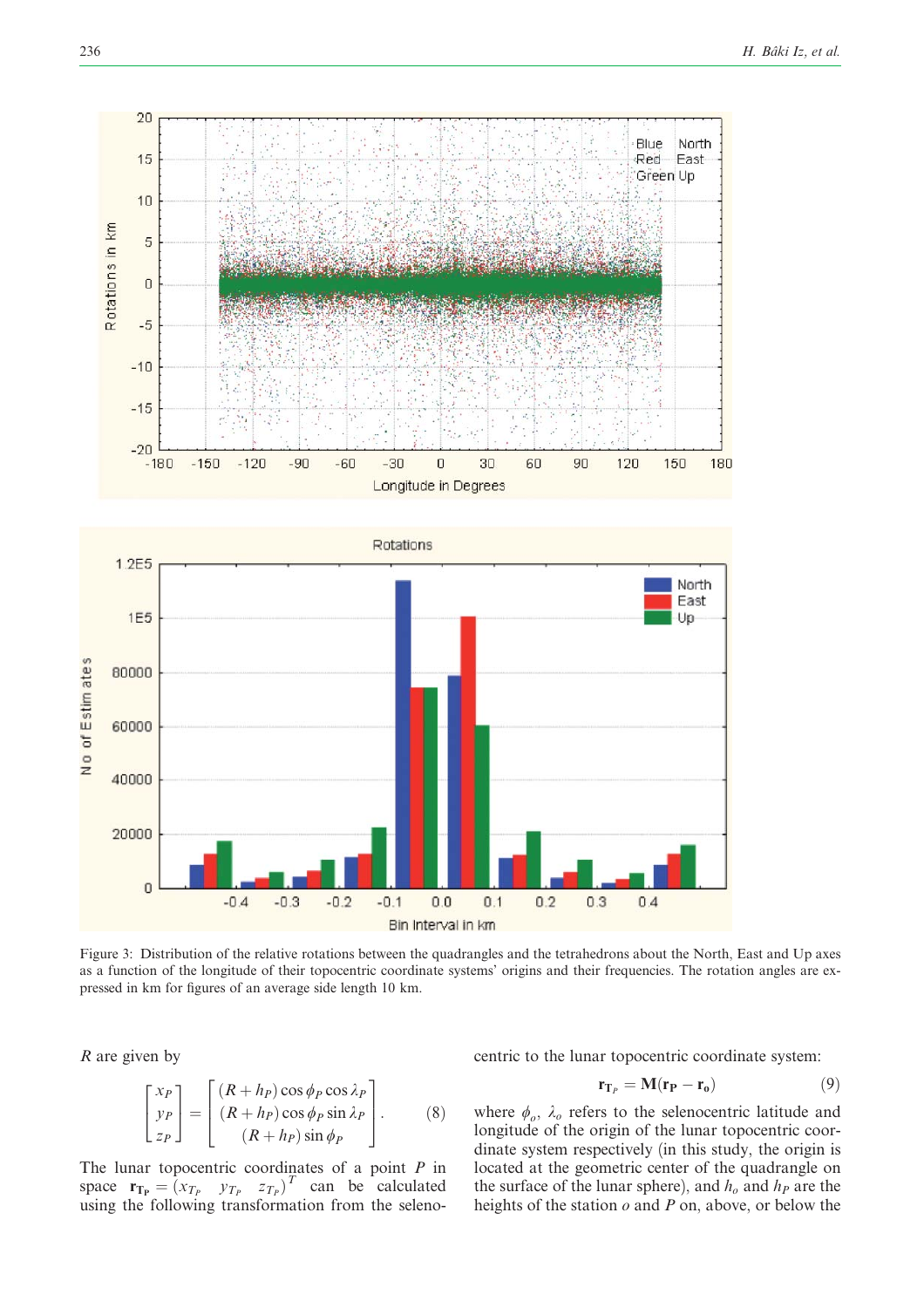

Figure 4: Distribution of three dilatation/compression components (scales also the North, East and Up axes) expressed in km over and average side length 10 km as a function of the longitude of their topocentric coordinate systems' origins and their frequencies.

lunar sphere. The position vectors of the origin of the lunar topocentric coordinate system and the point P are denoted by  $r_0$ ,  $r_P$ . They are both in the selenocentric coordinate system and the rotation matrix M is given by

$$
\mathbf{M} = \begin{bmatrix} -\sin \lambda_o & \cos \lambda_o & 0 \\ -\sin \phi_o \cos \lambda_o & -\sin \phi_o \sin \lambda_o & \cos \phi_o \\ \cos \phi_o \cos \lambda_o & \cos \phi_o \sin \lambda_o & \sin \phi_o \end{bmatrix} . (10)
$$

## Acknowledgment

This study was supported by the Hong Kong Polytechnic University grants G-U417 and 1-BB83. UCLN 2005 data and pertinent details were provided by Brent Archinal from USGS, which is gratefully acknowledged. We wish to thank the two anonymous reviewers for their careful reading of the manuscript and their comments. Sections of this study were presented during the  $6<sup>th</sup>$  European Congress on